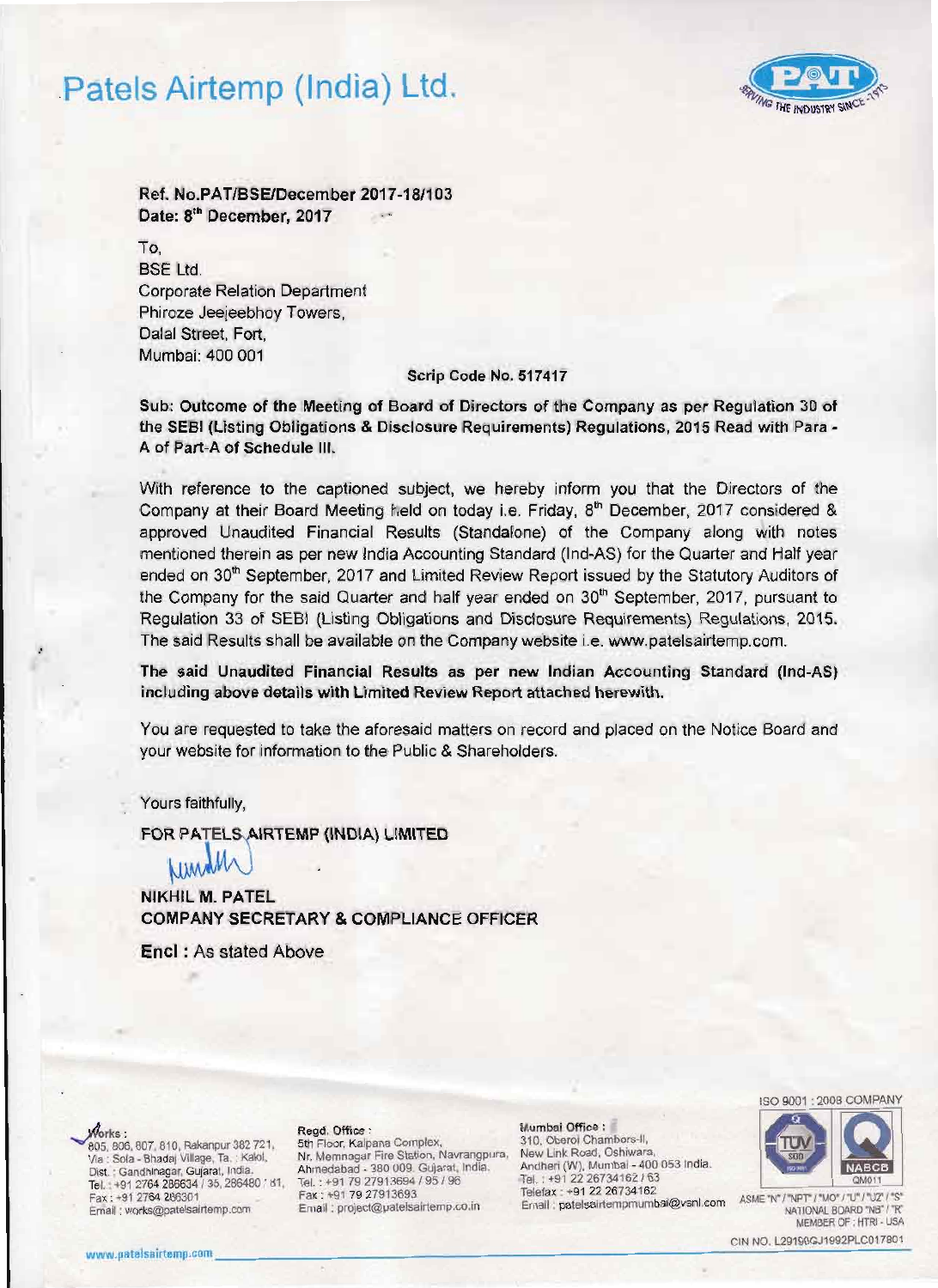## Patels Airtemp (India) Ltd.



### STATEMENT OF UNAUDITED STANDALONE FINANCIAL RESULTS FOR THE QUARTER/HALF YEAR ENDED 30TH SEPTEMBER, 2017

|                |                                                                                                 |                  | (Rs. In Lakhs except EPS) |              |                        |              |
|----------------|-------------------------------------------------------------------------------------------------|------------------|---------------------------|--------------|------------------------|--------------|
|                |                                                                                                 | Quarter ended    |                           |              | <b>Half Year ended</b> |              |
| Sr.<br>No.     | <b>Particulars</b>                                                                              | 30/09/2017       | 30/06/2017                | 30/09/2016   | 30/09/2017             | 30/09/2016   |
|                |                                                                                                 | <b>Unaudited</b> |                           |              |                        |              |
| 1              | Income                                                                                          |                  |                           |              |                        |              |
|                | <b>Revenue from Operations</b>                                                                  | 3888.91          | 1181.83                   | 2425.26      | 5070.74                | 5884.49      |
|                | Other Operating Income                                                                          | 156.00           | 113.88                    | 133.81       | 269.88                 | 261.84       |
|                | a) Total Revenue from Operations (Net)                                                          | 4044.91          | 1295.71                   | 2559.07      | 5340.62                | 6146.33      |
|                | b) Other Income                                                                                 | 10.81            | 10.24                     | 7.63         | 21.05                  | 26.41        |
|                | Total Income (a+b)                                                                              | 4055.72          | 1305.95                   | 2566.70      | 5361.67                | 6172.74      |
| $\overline{2}$ | <b>Expenses</b>                                                                                 |                  |                           |              |                        |              |
|                | a) Cost of Materials consumed                                                                   | 2687.52          | 2451.95                   | 2328.58      | 5139.47                | 4033.42      |
|                | b) Purchase of stock-in-trad                                                                    | 132.28           | 105.72                    | 104.06       | 238.00                 | 229.65       |
|                | c) Changes in inventories of finished goods, work-in-progess and stock-in-trade                 | (505.20)         | (2918.27)                 | (1545.29)    | (3423.47)              | (1506.30)    |
|                | d) Employee benefits expense                                                                    | 197.73           | 188.14                    | 183.51       | 385.87                 | 347.38       |
|                | e) Depreciation and amortisation expenses                                                       | 64.80            | 64.77                     | 60.78        | 129.57                 | 121.96       |
|                | f) Labour Charges                                                                               | 426.59           | 363.75                    | 307.26       | 790.34                 | 622.55       |
|                | g) Excise Duty                                                                                  | 0.00             | 112.70                    | 232.27       | 112.70                 | 502.13       |
|                | h) Finance Costs                                                                                | 100.00           | 77.57                     | 53.32        | 177.57                 | 97.08        |
|                | i) Other Expenses                                                                               | 675.22           | 713.75                    | 590.53       | 1388.97                | 1151.00      |
|                | <b>Total Expenses</b>                                                                           | 3778.94          | 1160.08                   | 2315.02      | 4939.02                | 5598.87      |
| 3              | Profit/(Loss) before execeptional items and tax (1-2)                                           | 276.78           | 145.87                    | 251.68       | 422.65                 | 573.87       |
| 4              | <b>Exceptional Items</b>                                                                        | 0.00             | 0.00                      | 0.00         | 0.00                   | 0.00         |
| 5              | Profit / (Loss) before tax (3+/-4)                                                              | 276.78           | 145.87                    | 251.68       | 422.65                 | 573.87       |
| 6              | <b>Tax Expenses</b>                                                                             | 78.62            | 43.55                     | 94.07        | 122.17                 | 212.45       |
| $\overline{7}$ | Net Profit / (Loss) for the period (5+/-6)                                                      | 198.16           | 102.32                    | 157.61       | 300.48                 | 361.42       |
| 8              | Other Comprehensive Income (Net of income tax)                                                  |                  |                           |              |                        |              |
|                | a) Items that will not be reclassified to profit or loss                                        | (0.30)           | (0.30)                    | (0.30)       | (0.60)                 | (0.60)       |
|                | b) Items that will be reclassified to                                                           |                  |                           |              |                        |              |
|                | Total other comprehensive income (Net of income tax)                                            | (0.30)           | (0.30)                    | (0.30)       | (0.60)                 | (0.60)       |
| 9              | Total comprehensive income for the period $(7 +1 - 8)$                                          | 197.86           | 102.02                    | 157.31       | 299.88                 | 360.82       |
| 10             | Paid-up equity share capital (face value of Rs. 10/- per share)                                 | 507.02           | 507.02                    | 507.02       | 507.02                 | 507.02       |
| 11             | Earning Per Share (EPS) of Rs. 10/- each (Not Annualised)<br>a) Basic (Rs.)<br>b) Diluted (Rs.) | 3.90<br>3.90     | 2.01<br>2.01              | 3.10<br>3.10 | 5.91<br>5.91           | 7.11<br>7.11 |

Notes:

The above results have been reviewed by the Audit Committee and have beeen approved by the Board of Directors at their respective meetings held on  $\mathbf{1}$ 8th December, 2017.

2 The above results for the quarter and half year ended on 30th September, 2017 have been prepared in accordancve with the Companies (Indian Accounting Standards) Rules, 2015 (Ind AS) prescribed under Section 133 of the Companies Act, 2013 and other recognised accounting practices and policies to the first time adopted Ind AS with a transition date of 1st April, 2016.

3 The format of the above results as prescribed in SEBI's Circular CIR/CFD/CMD/15/2015 dated 30th November, 2015 has been modified to comply with the requirements of SEBI's Circular dated 5th July, 2016, Ind AS and Schedule III of the Companies Act, 2013. Pursuant to the exemption granted under the said circular the above results do no include Ind AS compliant results for the previous year ended on 31.03.2017.

4 The Statutory Auditors of the Company have carried out a "Limited Review" of the above results as per Regulation 33 of the SEBI (Listing Obligation and Disclosure Requirements) Regulations, 2015. The corresponding Ind AS compliant figures for the quarter and half-year ended on 30<sup>th</sup> September, 2016 have not been subjected to review/audit.However, the company's management had exercised necessary due diligence to ensure that such financial results provide a true and fair view of its results.

Post the applicability of Goods and Service Tax (GST) with effect from 1st July, 2017, Revenue from Operations are disclosed Net of GST, whereas excise 5 duty formed part of other expenses in previous period/year. Accordingly, the Revenue from Operations and other expenses for the quarter and half year ended 30th September, 2017 are not comparable with the previous periods/year presented in the results

 $6\overline{6}$ Previous year's/period's figure have been regrouped/rearranged wherever necessary.

Works:

805, 806, 807, 810, Rakanpur 382 721, Via : Sola - Bhadaj Village, Ta. : Kalol, Dist. : Gandhinagar, Gujarat, India. Tel.: +91 2764 286634 / 35, 286480 / 81, Fax: +91 2764 286301 Email: works@patelsairtemp.com

Regd. Office :

5th Floor, Kalpana Complex, Nr. Memnagar Fire Station, Navrangpura, Ahmedabad - 380 009. Gujarat, India. Tel.: +91 79 27913694 / 95 / 96 Fax: +91 79 27913693 Email: project@patelsairtemp.co.in

Mumbai Office  $\boldsymbol{U}$ 310, Oberoi Chambers-IV<br>New Link Road, patrixara Andheri (W), Mur 053 Indi Tel.: +91 22 26734 62 Telefax: +91 22 26732462 ÷

Email : patelsairtempmu



ASME "N" / "NPT" / "MO" / "U" / "U2" / "S" NATIONAL BOARD "NB" MEMBER OF: HTRI-USA

CIN NO. L29190GJ1992PLC017801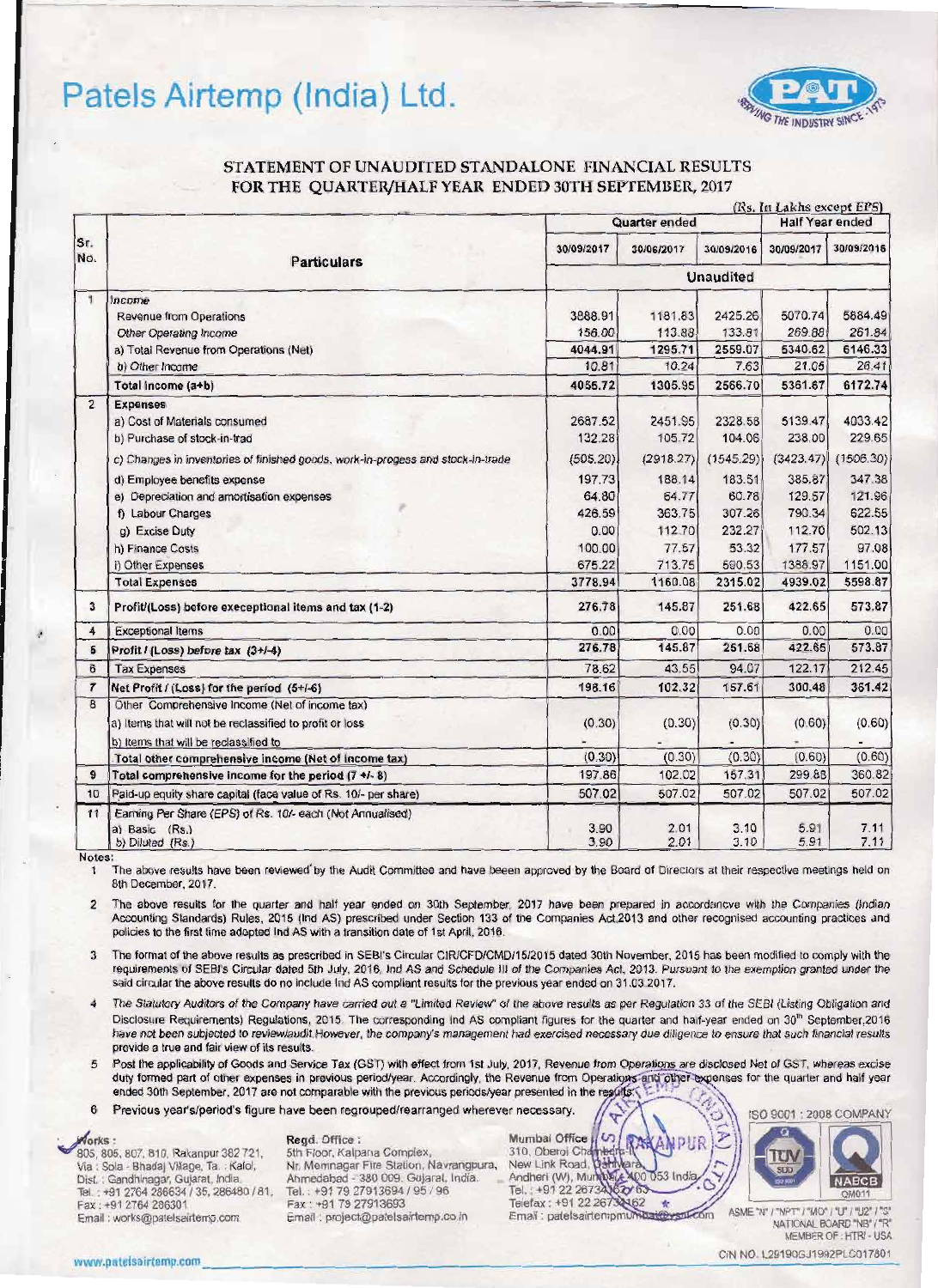## Patels Airtemp (India) Ltd.

 $\overline{z}$ 

- As the Company has only one segment of activity namely Engineering, the disclosure requirements under Regulation 33 of SEBI (Listing Obligatios & Disclosures Requirements) Regulation, 2015 and in terms of Ind AS-108 on "Segment Reporting" are not applicable.
- The reconciliation of net profit or loss reported in accordance with Indian GAAP to total comprehensive income in accordance with 8 Ind AS is given below :

| (Rs. in Lakhs)                               |                                                       |  |  |  |  |
|----------------------------------------------|-------------------------------------------------------|--|--|--|--|
| <b>Quarter ended in the Previous</b><br>Year | half Year ended in<br>the Previous Year<br>30/09/2016 |  |  |  |  |
| 30/09/2016                                   |                                                       |  |  |  |  |
| 157.31                                       | 360.82                                                |  |  |  |  |
|                                              |                                                       |  |  |  |  |
| 0.30                                         | 0.60                                                  |  |  |  |  |
| 232.27                                       | 502.13                                                |  |  |  |  |
| 232.57                                       | 502.73                                                |  |  |  |  |
| 232.27                                       | 502.13                                                |  |  |  |  |
| 232.27                                       | 502.13                                                |  |  |  |  |
| 157.61                                       | 361.42                                                |  |  |  |  |
| (0.30)                                       | (0.60)                                                |  |  |  |  |
| 157.31                                       | 360.82                                                |  |  |  |  |
|                                              |                                                       |  |  |  |  |

For and on behalf of the Board For PATELS AIRTEMP (INDIA) LTD.

SANJIVKUMAR N. PATEL (MANAGING DIRECTOR) DIN: 02794095

Place: Rakanpur, Dist: Gandhinagar Date: 8th December, 2017

#### Norks :

805, 806, 807, 810, Rakanpur 382 721, Via : Sola - Bhadaj Village, Ta. : Kalol, Dist. : Gandhinagar, Gujarat, India. Tel.: +91 2764 286634 / 35, 286480 / 81, Fax: +91 2764 286301 Email: works@patelsairtemp.com

#### Regd. Office :

1981<br>Sth Floor, Kalpana Complex,<br>Nr. Memnagar Fire Station, Navrangpura,<br>Ahmedabad - 380 009. Gujarat, India.<br>Tel.: +91 79 27913694 / 95 / 96 Fax: +91 79 27913693 Email : project@patelsairtemp.co.in

MO

RAKANPUR

#### Mumbai Office :

310, Oberoi Chambers-II, New Link Road, Oshiwara, Andheri (W), Mumbai - 400 053 India. Tel.: +91 22 26734162 / 63 Telefax: +91 22 26734162 Email : patelsairtempmumbai@vsnl.com



**VG THE INDUSTRY SINCE** 



ASME "N" / "NPT" / "MO" / "U" / "U2" / "S" NATIONAL BOARD "NB" / "R" MEMBER OF : HTRI - USA

CIN NO. L29190GJ1992PLC017801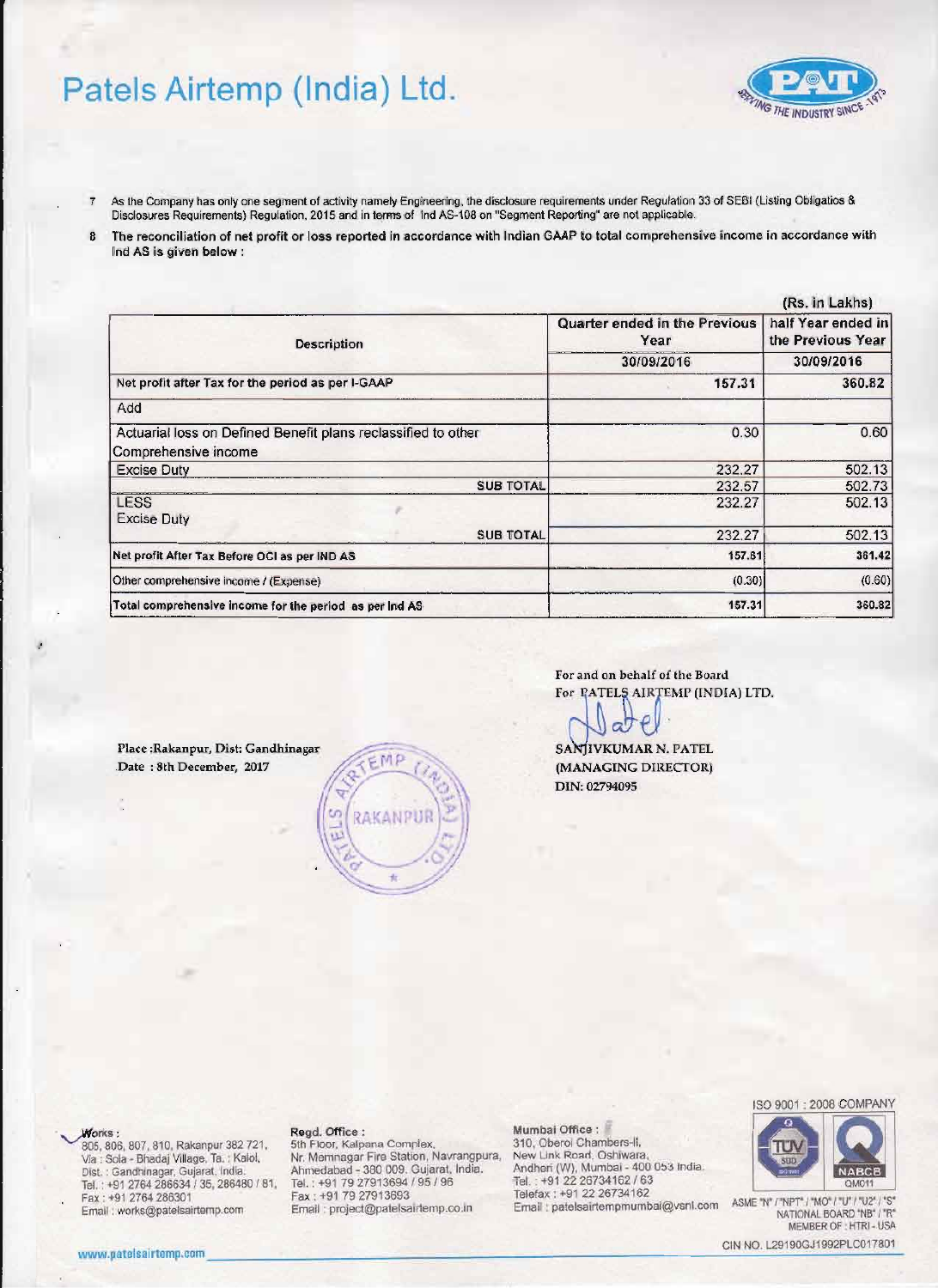

## **PATELS AIRT as on 30th September, 2017 LIFT.**

|                | <b>Particulars</b>                                     | 30th<br>As at<br>September, 2017 |
|----------------|--------------------------------------------------------|----------------------------------|
|                | <b>Assets</b>                                          | (Unaudited)                      |
| $\mathbf{1}$   | <b>Non-current assets</b>                              |                                  |
|                | Property, plant and equipment                          | 215079089                        |
|                | Capital work-in-progress                               | 6520317                          |
|                | Investment property<br>Goodwill                        |                                  |
|                |                                                        | 37040                            |
|                | Other intangible assets                                | 4207374                          |
|                | Intangible assets under development                    |                                  |
|                | Biological assets other than bearer plants             |                                  |
|                | Investments accounted for using equity method          |                                  |
|                | Non-current financial assets                           |                                  |
|                | Non-current investments                                |                                  |
|                | Trade receivables, non-current                         | 113295309                        |
|                | Loans, non-current                                     |                                  |
|                | <b>Security Deposits</b>                               | 2938279                          |
|                | Other non-current financial assets                     | 15688843                         |
|                | <b>Total non-current financial assets</b>              |                                  |
|                | Deferred tax assets (net)                              |                                  |
|                | Other non-current assets                               |                                  |
|                | Total non-current assets                               |                                  |
| 2 <sub>1</sub> | <b>Current assets</b>                                  |                                  |
|                | Inventories                                            | 644933770                        |
|                | <b>Current financial asset</b>                         |                                  |
|                | <b>Current investments</b>                             |                                  |
|                | Trade receivables, current                             | 328434235                        |
|                | Cash and cash equivalents                              | 71445980                         |
|                | Bank balance other than cash and cash equivalents      |                                  |
|                | Loans, current                                         | 33424667                         |
|                | Other current financial assets                         |                                  |
|                | <b>Total current financial assets</b>                  |                                  |
|                | Current tax assets (net)                               |                                  |
|                | Other current assets                                   |                                  |
|                | <b>Total current assets</b>                            |                                  |
| 3              | Non-current assets classified as held for sale         |                                  |
|                | Regulatory deferral account debit balances and related |                                  |
| 4              | deferred tax Assets                                    |                                  |
|                | <b>Total assets</b>                                    | 1436004903                       |
|                | <b>Equity and liabilities</b>                          |                                  |
| $\mathbf{1}$   | Equity                                                 |                                  |
|                | Equity attributable to owners of parent                |                                  |
|                | Equity share capital                                   |                                  |
|                | Other equity                                           | 50702400                         |
|                |                                                        | 635026683                        |
|                | Total equity attributable to owners of parent          |                                  |
|                | Non controlling interest                               |                                  |
|                | <b>Total equity</b>                                    |                                  |
| $\overline{2}$ | <b>Liabilities</b>                                     |                                  |
|                | <b>Non-current liabilities</b>                         |                                  |
|                | <b>Non-current financial liabilities</b>               |                                  |
|                | Borrowings, non-current                                | 751620                           |
|                | Trade payables, non-current                            | 1152                             |
|                | Other non-current financial liabilities                | RAKA                             |
|                | <b>Total non-current financial liabilities</b>         | m                                |
|                | Provisions, non-current                                |                                  |
|                | Deferred tax liabilities (net)                         |                                  |
|                |                                                        | 24902324                         |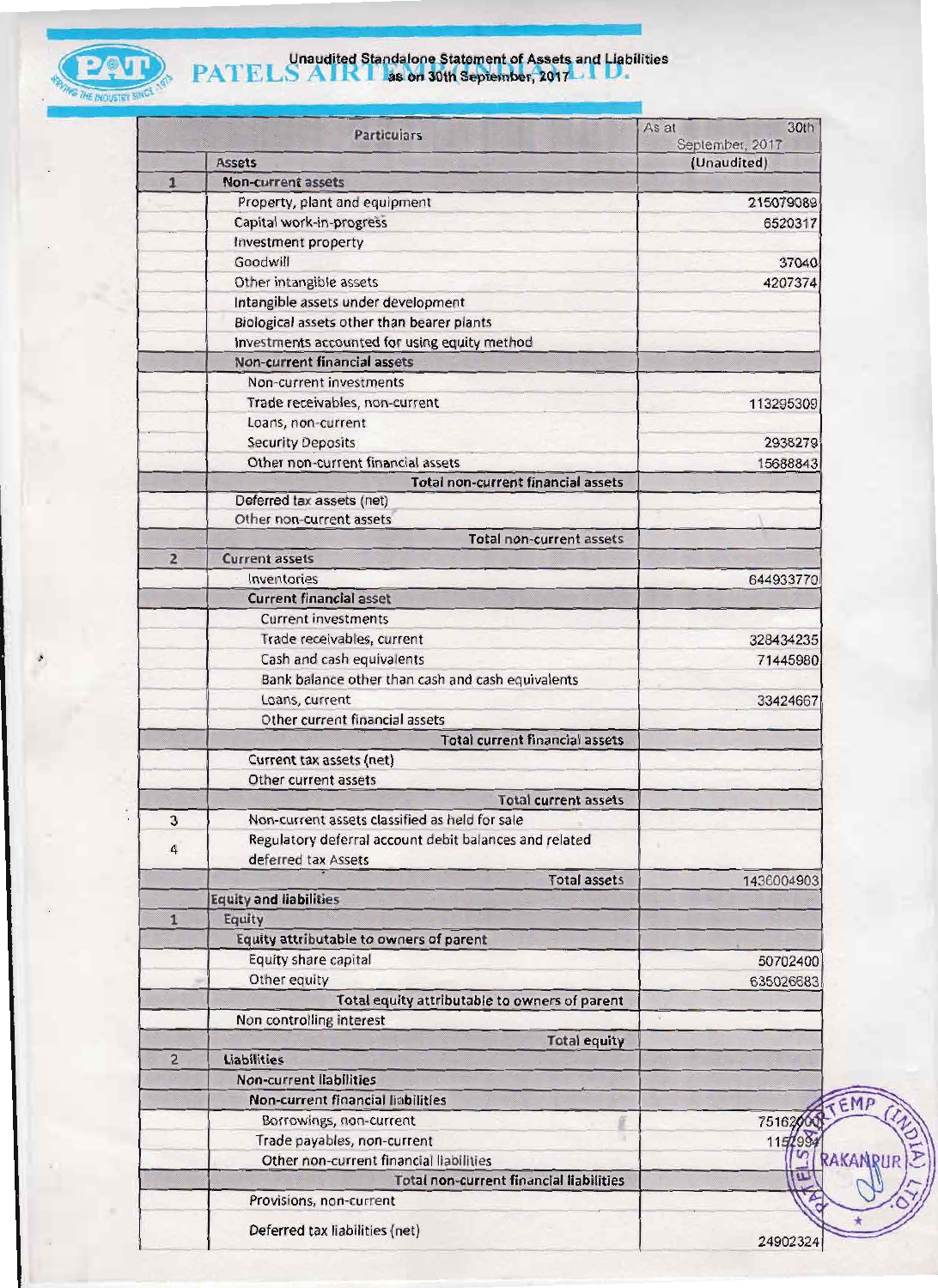

,

# **PAUL** PATELS AIRTEMP (INDIA) LTD.

|   | Deferred government grants, Non-current<br>Other non-current liabilities                     | 3252727    |
|---|----------------------------------------------------------------------------------------------|------------|
|   | <b>Total non-current liabilities</b>                                                         |            |
|   | <b>Current liabilities</b>                                                                   |            |
|   | <b>Current financial liabilities</b>                                                         |            |
|   | Borrowings, current                                                                          | 195053638  |
|   | Trade payables, current                                                                      | 265021640  |
|   | Other current financial liabilities                                                          |            |
|   | <b>Total current financial liabilities</b>                                                   |            |
|   | Other current liabilities                                                                    | 181607461  |
|   | Provisions, current                                                                          | 2080100    |
|   | Current tax liabilities (Net)                                                                | 2042936    |
|   | Deferred government grants, Current                                                          |            |
|   | <b>Total current liabilities</b>                                                             |            |
| 3 | Liabilities directly associated with assets in disposal group<br>classified as held for sale |            |
| 4 | Regulatory deferral account credit balances and related deferred<br>tax liability            |            |
|   | <b>Total liabilities</b>                                                                     |            |
|   | <b>Total equity and liabilites</b>                                                           | 1436004903 |